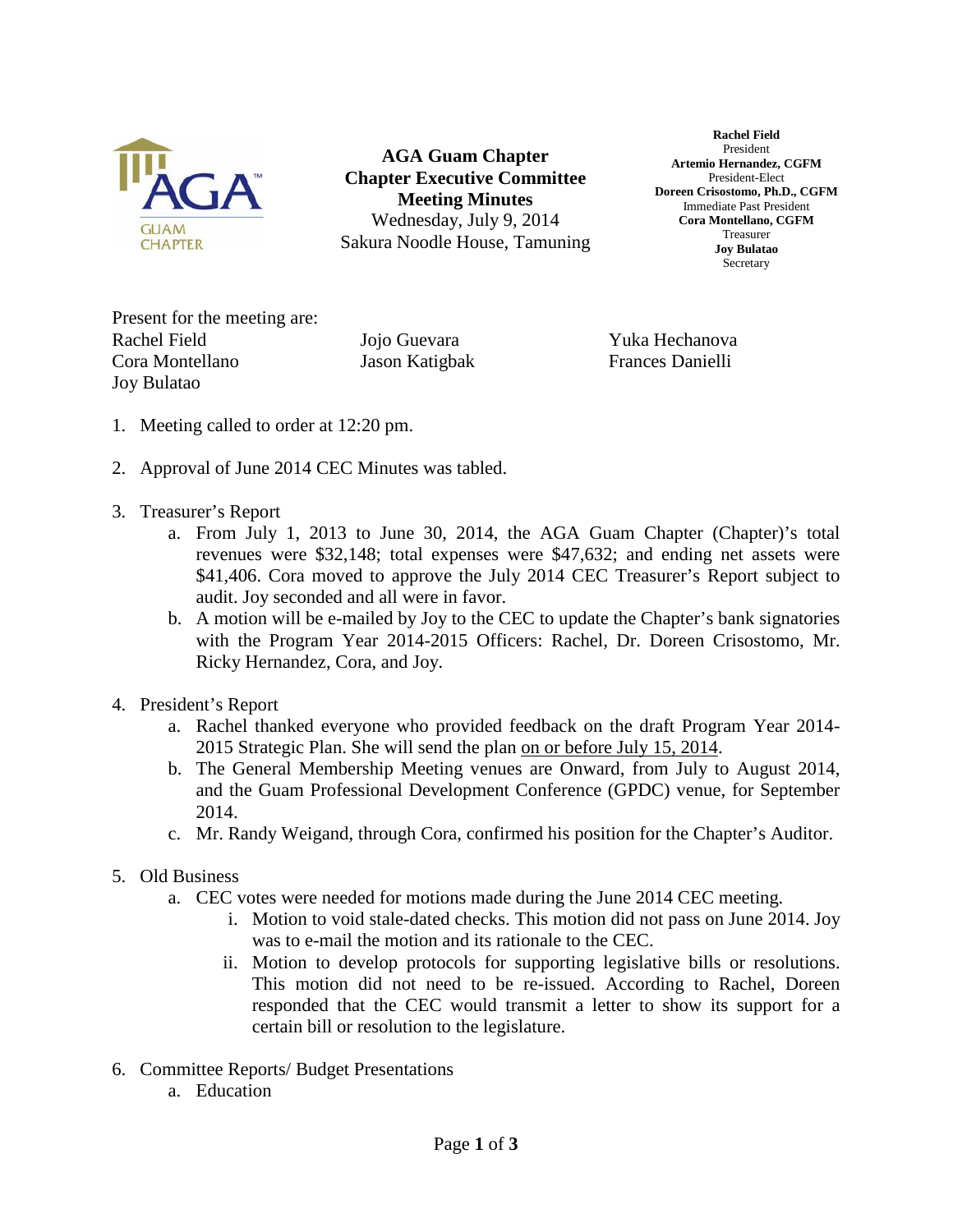- i. Although budget was pending, the Committee was considering providing GPDC scholarships to five members.
	- 1. Eligible members will be those who have consecutively attended June to August 2014 General Membership meetings, and have performed at least one hour of community service.
- ii. The GPDC is on September 17 to 19, 2014.
	- 1. There are three concurrent, 100-minute sessions for each day. Jason needed two more speakers. Cora will ask one of the Guam Power Authority's bond underwriters to speak. Frances also suggested for Great West.
	- 2. Hotel Nikko and the Outrigger were being considered for the GDPC venue. Price negotiations are on-going.
- b. Community Service
	- i. Kudos to the 5K Run/Walk Planning Committee. The Chapter raised \$9,400, of which \$7,203 was from sponsors and \$2,197 was from race bib sales. The amount was subject to change as Frances have yet to finalize the 5K revenues and expenditures.
	- ii. The Chapter has the following upcoming community service activities:
		- 1. Donation of pre-packaged snacks and drinks to Guam Moms for their field day at Ypao Beach on August 2, 2014.
		- 2. Participation in the Adahi I Tano program sponsored by Matson. The Chapter would do a site clean-up for \$500 every two months. The Chapter could donate the \$500 it receives to purchase newspaper subscriptions for schools.
- c. Scholarship
	- i. Although budget was pending, the Committee was considering allocating \$6,000 for the Fall 2014 scholarships.
	- ii. Ms. Pamela Aguigui started contacting the Guam Community College and University of Guam Financial Aid Offices to set-up the scholarships.
- d. Communications/Newsletter/Website
	- i. Although budget was pending, the website maintenance cost is \$50.
	- ii. Mr. Matthew Quinata requested for announcements or articles to be submitted by July 18, 2014 in order to e-mail the newsletter with the General Membership Meeting announcement.
- e. Accountability
	- i. Mrs. Maripaz Perez e-mailed her requested budget of \$500, same as prior year, for the production cost of the Chapter's Citizen Centric Report (CCR) at \$200; and three plaques for the FY 2013 Best CCR Contest at \$300.
- f. Early Careers
	- i. Jason requested for a budget of \$1,300 for the mixer at \$700; food, speakers, and material costs at \$220; other supplies and contingencies at \$200; and six JAS Officers annual student membership fees to the Chapter at \$180.
- g. CGFM
	- i. Jojo requested for a budget of \$4,460, same as prior year, for five scholarships; five well done awards; study group venue and materials; working group session; CGFM training scholarship; and miscellaneous.